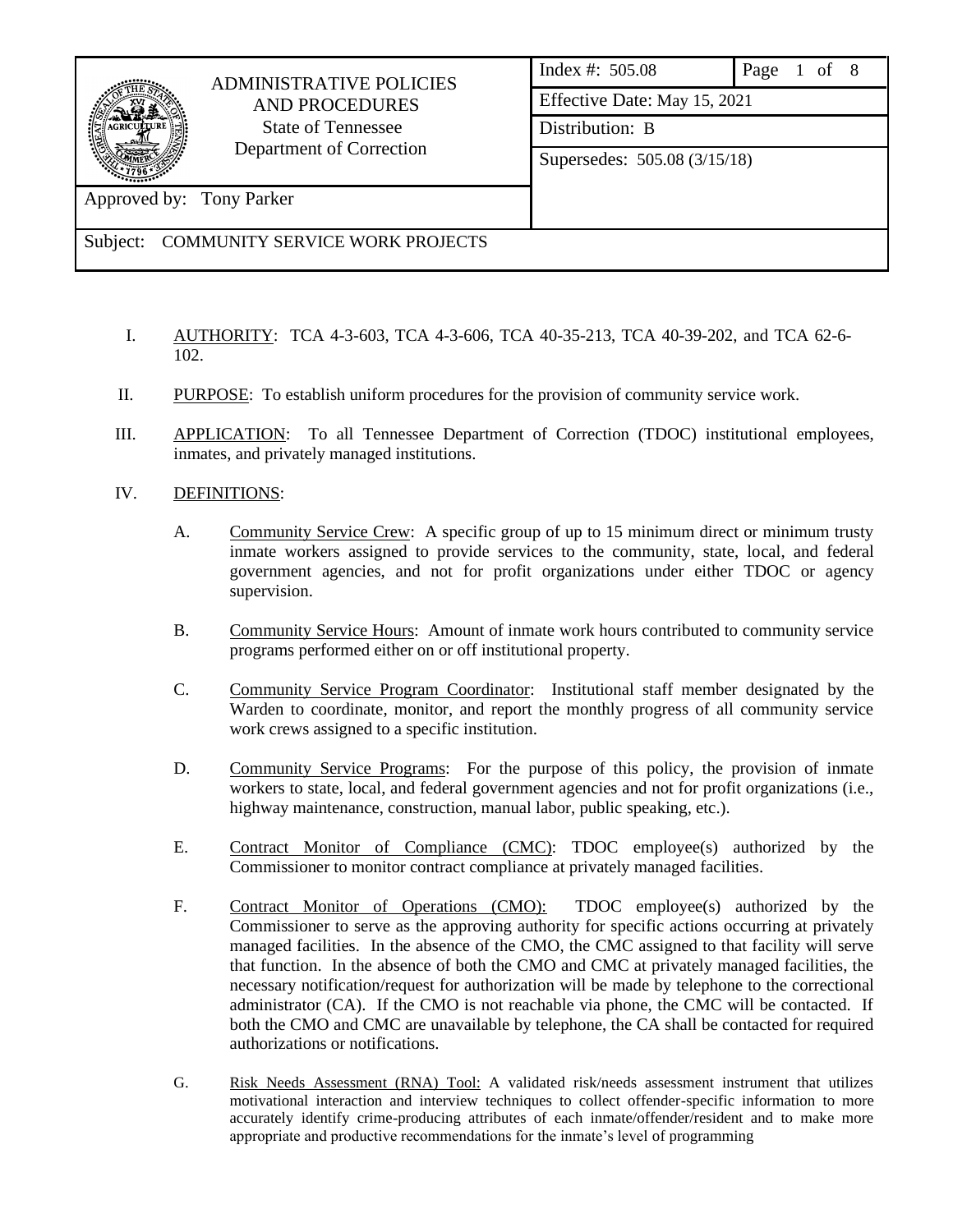| Effective Date: May 15, 2021 | Index #505.08 | Page 2 of |  |  |
|------------------------------|---------------|-----------|--|--|
|                              |               |           |  |  |

- H. Specialty Crew: Specific group of up to 15 minimum direct or minimum trusty inmate workers assigned to provide job skills; construction, fire fighting, mobile radio installation, etc to the community, state, local and federal government agencies and not for profit organizations under TDOC or agency supervision.
- I. Sex Offender: Any person who is subject to register as a sex offender or as a violent sex offender pursuant to TCA 40-39-202 et seq.
- J. Violent Offenses: As referenced in the *Classification User's Guide*, Appendix 6.
- K. Work Line: A group of minimum restricted or higher custody inmates working outside the secure confines of a facility under armed supervision.
- V. POLICY: The TDOC shall provide work crews to not for profit organizations and state, local, and federal government agencies whenever possible, based on the security and support needs of each institution as well as inmate availability.

#### VI. PROCEDURES:

- A. General:
	- 1. Wardens/Superintendents shall designate a staff member to coordinate community service/work line/specialty crews and projects. The community service program coordinator shall be responsible for ensuring policy compliance, monitoring, and reporting of all community service programs to the Assistant Commissioner of Prisons/designee.
	- 2. All facilities except those excluded by the Assistant Commissioner of Prisons, shall operate community service programs.
	- 3. Warden/Superintendent must submit an updated list of all specialty crews to the Assistant Commissioner of Prisons as needed. The Assistant Commissioner of Prisons must approve all specialty crews at a facility.
	- 4. At all privately managed institutions, the Contract Monitor of Operations (CMO) shall visit all community service work or specialty crew locations once a month. Documentation of the monthly visits will be placed in the Contract Monitor's monthly report.
- B. Inmate Eligibility:
	- 1. Before being assigned or to continue to participate in a community service work project/detail, the inmate must have a current Risk and Needs Assessments (RNA) completed.
	- 2. Inmates with current and/or prior sex offenses, regardless of classification, or state of conviction are ineligible for community service work assignments, except for a work assignment to TRICOR or any TRICOR facility.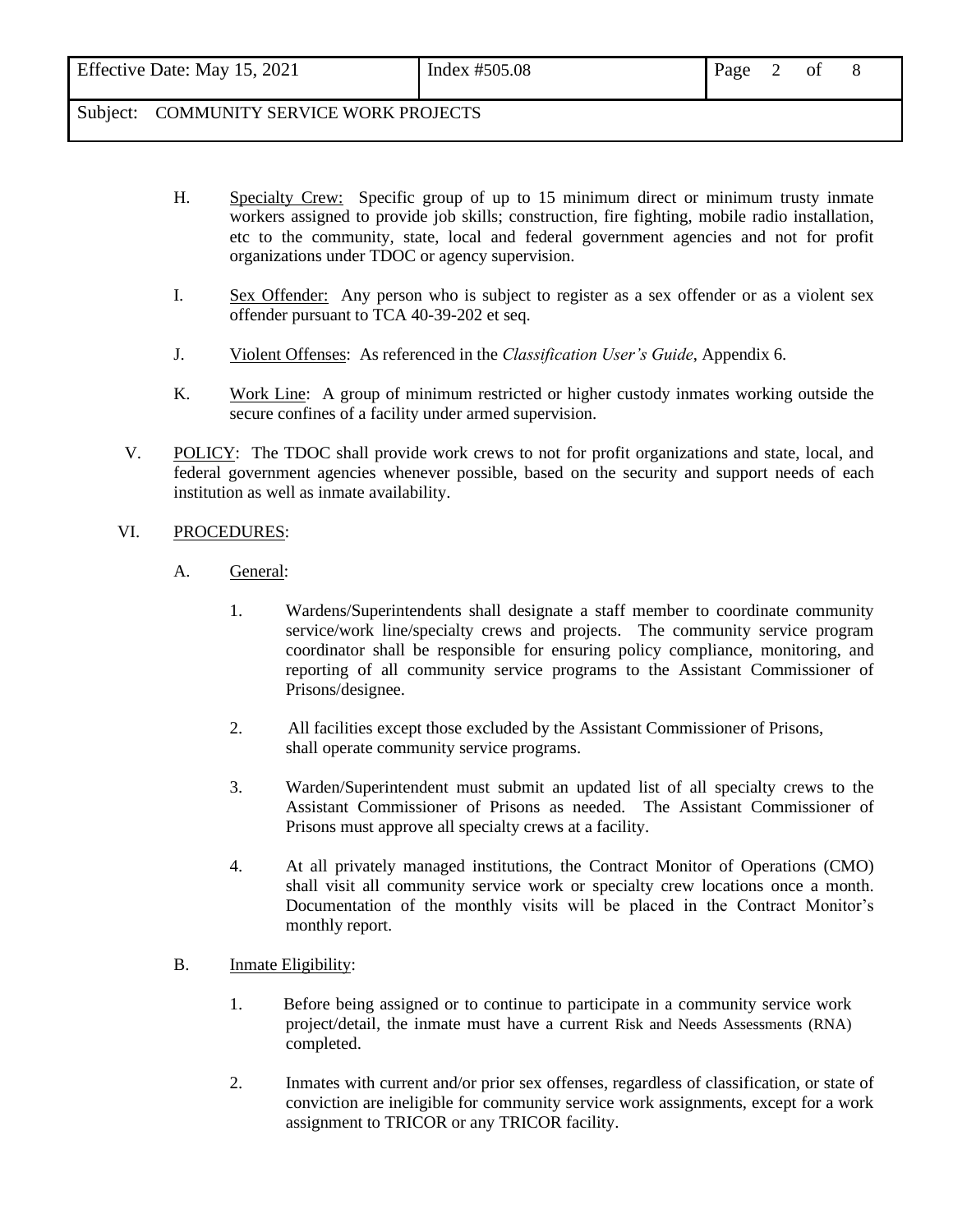- 3. Inmates with non-violent offenses shall be given first consideration for placement on community service crews/specialty crews. Inmates assigned to transition centers and technical probation and parole violator programs may be placed on community service crews regardless of offense.
- 4. Inmates classified as minimum custody, regardless of the offense, must be within ten years or less of their expiration date to be eligible for assignment to community service work crews. Inmates with violent offenses may be considered for community service work crews (See Policy #404.07) or work line/specialty crews placement only after a thorough review of the following:
	- a. Custody level
	- b. Availability of inmates with non-violent offenses
	- c. Type of offense
	- d. Amount of time served on sentence
	- e. Fifteen years or less to release eligibility date (RED) regardless of custody level for work line placement. All inmates who are assigned prior to August 1, 2002, will be grandfathered.
	- f. Institutional disciplinary record
	- g. Institutional needs
	- h. Specialized skills
- 5. Inmates with violent offenses placed on community service or work line/specialty crews who will be performing community service work off of institutional property shall be approved for placement in writing by the Warden/Superintendent/designee. The institutional inmate jobs coordinator (IJC) shall maintain a copy of the approval in the inmate's job file (Volume 4, program file, of the inmate institutional record).
- 6. No inmate sentenced to life without parole shall be eligible for assignment to a work line crew working outside the secure perimeter of an institution.
- 7. Prior to placement of inmates with violent offenses on community service/work line/specialty crews, law enforcement agency notifications will be submitted in accordance with Policies #505.07 and #511.01.
- 8. It shall be the responsibility of the community work crew supervisor to ensure inmates assigned to community service crews are rotated to other community service crews once every six months. The rotations shall be documented in the post logbook. Inmates assigned to work line/specialty crews shall not be rotated unless directed by the Warden/Superintendent.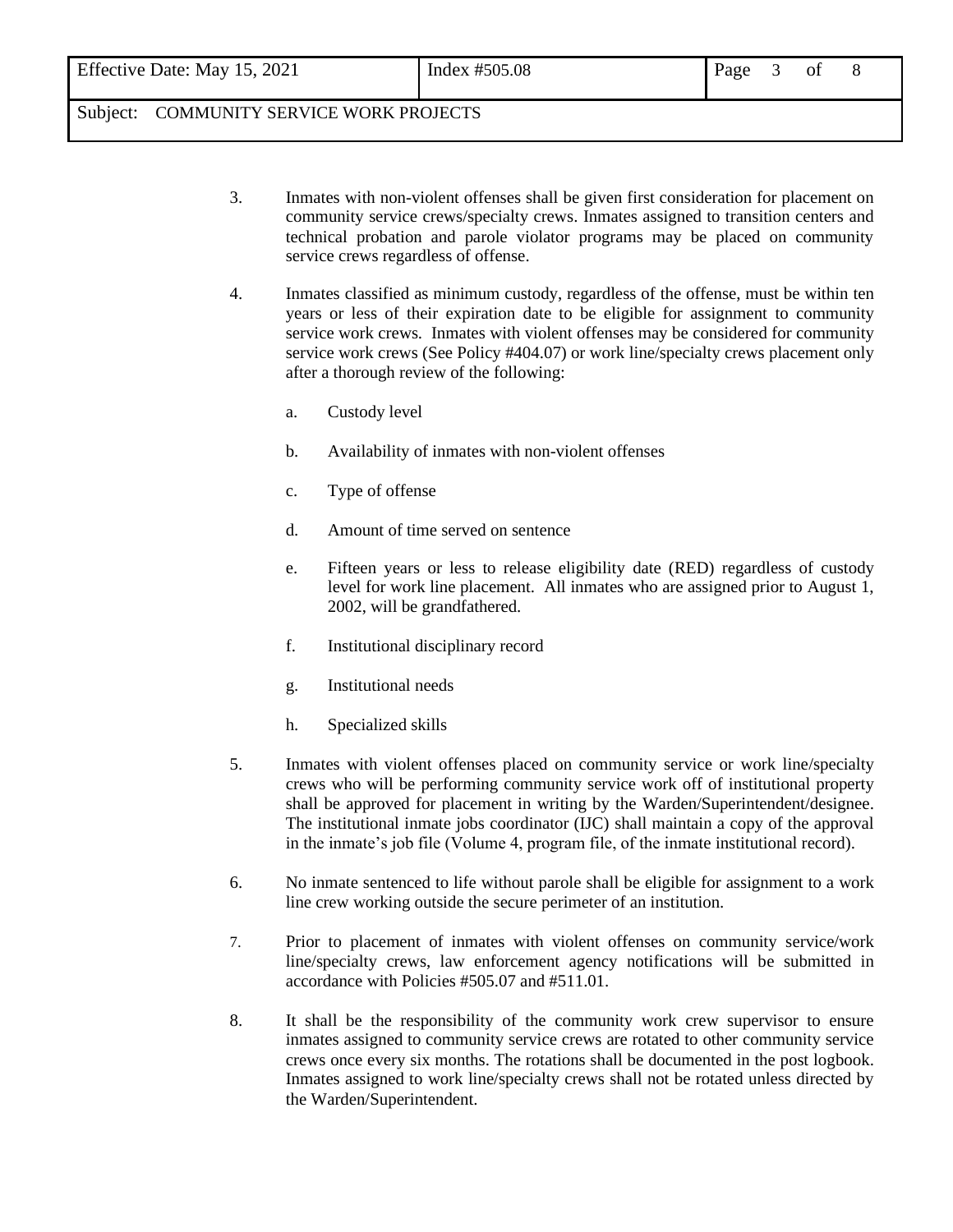| Effective Date: May 15, 2021 | Index $\#505.08$ | Page 4 of 8 |  |  |  |  |
|------------------------------|------------------|-------------|--|--|--|--|
|------------------------------|------------------|-------------|--|--|--|--|

#### C. Supervision:

- 1. Supervision of inmate workers on community service/work line/specialty crews will be in accordance with the guidelines established in Policy #506.01. Minimum direct and minimum trusty ratios of inmates to staff should not exceed 15 to one. Armed work crews leaving institutional property for the purpose of community work projects require the prior approval of the Assistant Commissioner of Prisons.
- 2. Approval of non-TDOC inmate work supervisors will require appropriate training by TDOC privately managed facility personnel in regard to supervision requirements of inmates. This training shall also include how the agency will handle emergency situations involving inmate workers. A minimum of two hours of such training must be documented prior to supervising a crew, with in-service training as needed to be current.
- 3. Any situation concerning the safety and security of staff, community, or inmate crew, which may result in media attention, shall be reported in accordance with Policies #103.02 and #103.04.
- 4. Inmates will be kept away from the general public as much as possible. Inmate meals will generally be taken in areas not frequented by the general public. Inmates will not be taken to parks, interstate rest areas, etc., unless their work is in that area.
- 5. Officers/staff assigned to community crews will be rotated every six months unless written approval is obtained from the Assistant Commissioner of Prisons. Officers/staff assigned to work line and specialty crews will not be rotated. Officers/staff assigned to specialty crews will be reviewed by the Warden/Superintendent once a year.

#### D. Job Sites:

- 1. Non-TDOC agencies requesting community service/work line/specialty crews shall submit a written request to the Warden/Superintendent/designee specifying the following:
	- a. The type of work to be performed
	- b. The number of inmate workers needed, estimated time required to complete job, and if a permanent crew is being requested
		- (1) The number of inmate workers participating on any work project will be left to the discretion of the Warden/Superintendent/designee.
		- (2) The requesting agency is only required to send an initial letter requesting inmate workers on a permanent basis for inmate crews assigned to highway maintenance, street cleaning, and litter pick-up, regardless of work locations.
		- (3) For non-profit/local governments, the agency tax exempt number will be recorded on each request for service.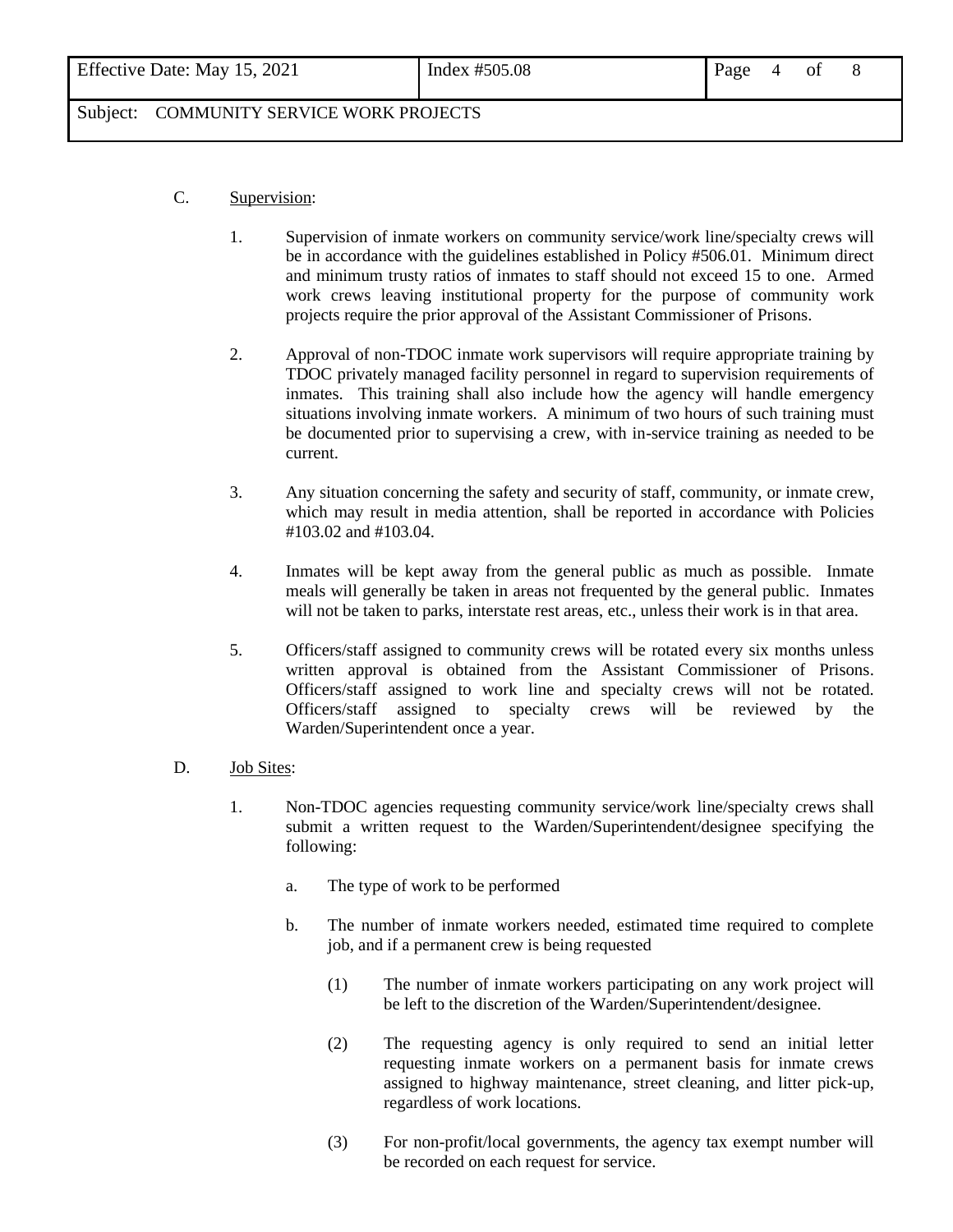| Effective Date: May 15, 2021 |  |  |  |
|------------------------------|--|--|--|
|------------------------------|--|--|--|

- (4) All requestors for inmate labor will be provided a training packet and are required to read and sign the packet verifying that they understand their responsibility in relation to the project and the inmates assigned.
- c. The location and contact person
- d. The materials/equipment supplied by requesting agencies or organizations
- e. The transportation and meal arrangements
- f. Supervision of inmates
- 2. Materials, supplies, and specialized equipment required for any project would be the responsibility of the requesting agency or organization.
- 3. All potential job sites shall be visited, when possible, and evaluated prior to the Warden's/Superintendent's/designee's decision to perform the requested work. Schools and agencies dealing with childcare requesting inmate work crews shall only be considered when schools/agencies are not in session (i.e., weekends, spring break, summer vacation, etc.).

Inmate crews shall not be placed on a work site at a school, day care, community center, or any site where minors are usually present unless the principal, county school superintendent, director, or supervisor has submitted a signed statement/letter to the Warden/Superintendent or institutional work line coordinator that he/she understands that minors or activities will not be on the premises while the work crew is present.

- 4. The Warden/Superintendent/designee will notify the requesting agency or organization of intended participation, in writing, and a copy of the request and the decision shall be forwarded to the office of the Assistant Commissioner of Prisons /Designee.
- 5. Emergency requests for services (i.e., natural disaster, clean-up, etc.) shall be handled on a case-by-case basis and shall require a follow-up letter providing detailed information and outcome to the Warden/Superintendent. The Warden/Superintendent shall forward copies to the office of the Assistant Commissioner of Prisons/Designee.
- 6. Any community work project for non-profit agencies involving the use of inmates for construction/remodeling undertakings for which the total cost is \$25,000 or more on a per project basis shall be set forth in a written agreement with TDOC. Such agreement shall be in the form of a contract, an example of which is included with this policy. (Note: This is only a sample. Actual contract contents will vary depending upon agency and agreed terms)
- 7. Only short-term projects for non-profit organizations of less than 90 days duration should be encouraged. Projects for non-profit organizations of a duration exceeding 90 days will require the approval of the Assistant Commissioner of Prisons /Designee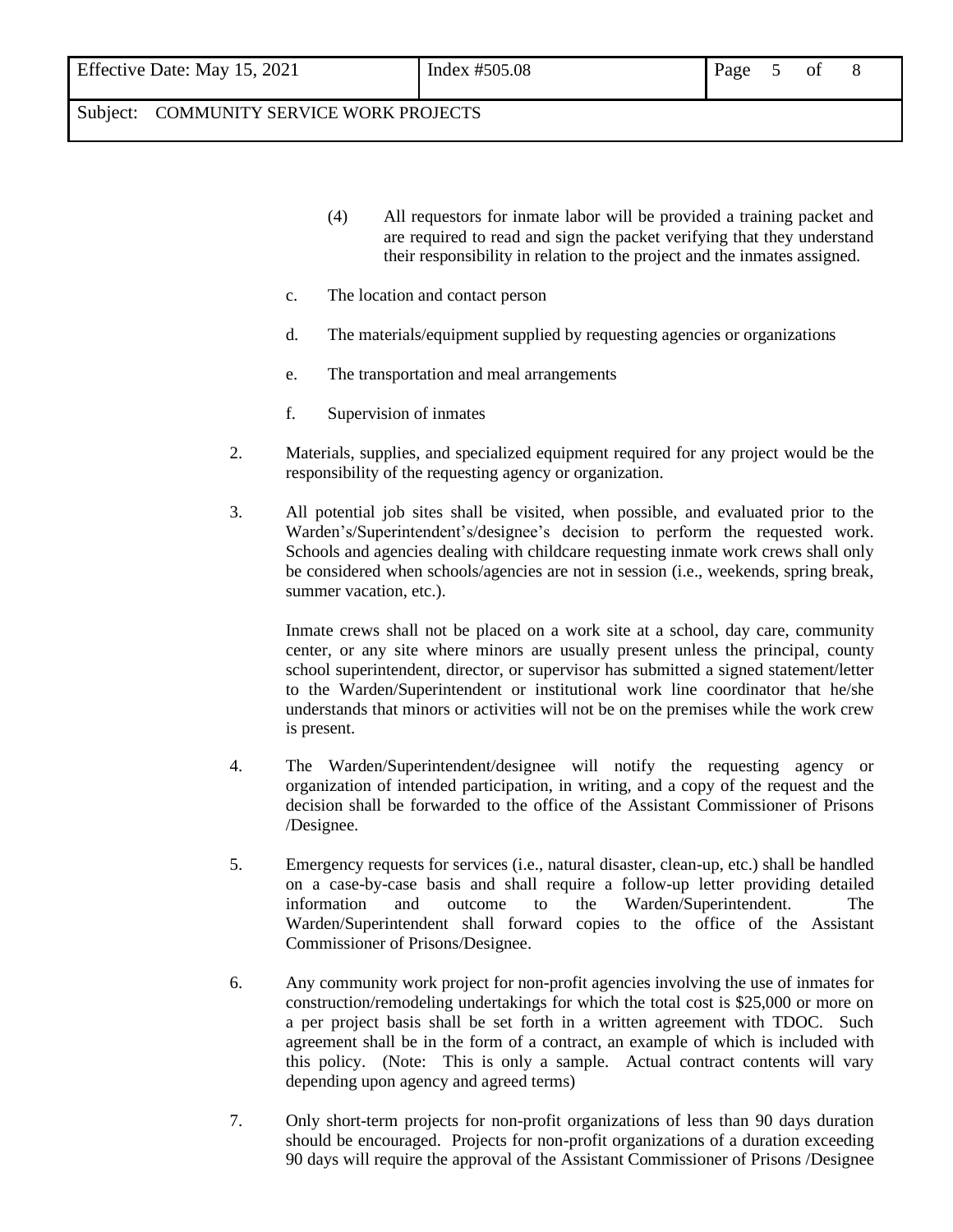and must have a written contract in place if the total cost of the project is estimated to be \$25,000 or more. The Warden/Superintendent will determine the feasibility of a contract and, if a decision is made that a contract is necessary, will approve the contract and forward it to the office of the Assistant Commissioner of Prisons/Designee and TDOC Contracts Administrator for placement onto the server.

- 8. It will be the responsibility of the non-profit or government agency requesting the project (procuring agency) to have a coordinator familiar with local, city, county, and state building codes remain on site and provide instruction and direction to the crew supervisor.
- 9. On any project requiring a contract, the following statement shall be included: "The procuring agency shall comply with all local municipal, state and federal statutes, rules, regulations, or ordinances relative to the project."
- E. Clothing and Safety Equipment:
	- 1. All inmates assigned to community service crews and work lines/specialty crews will be given orientation prior to assignment.
	- 2. Inmates assigned to service crews or work lines/specialty crews will be clothed in accordance with Policy #504.05. Orange baseball-style caps or orange toboggans and stenciled orange safety vests will be issued and worn at all times when crews are in plain view of the general public in addition to the protective wear outlined in Policy #504.05. The issuance of hard hats, orange if possible, for inmate workers on construction crews will be left to the discretion of the institution, but hard hats must comply with applicable TOSHA mandates.
	- 3. Facilities shall request approval, in writing from the Assistant Commissioner of Prisons/designee for community service/work line/specialty crews requiring special apparel (i.e., non-stenciled clothing).
	- 4. All community service/work line/specialty crews working on highways, interstates, rural roads, vehicular traffic ways, or other areas deemed appropriate by the institutional community service program coordinator shall follow state, local, and federal rules, regulations, and safety precautions, including those stipulated in Policy #112.02.
		- a. Signs will be placed on the vehicle or the road indicating the presence of a work crew. Wording for all signs requires the approval of the Assistant Commissioner of Prisons/Designee.
		- b. All litter and interstate crew vehicles shall have at least one orange flasher attached to the vehicle.
	- 5. The work crew supervisor shall ensure all equipment needed to complete the assigned task (i.e., lawn mowers, chain saws, etc.) is in proper working condition and all safety devices are attached. Inmate workers will be provided a minimum of two hours of safety instructions before operating any equipment. This training shall be documented and maintained in the inmate's job file (Volume 4, program file of the IIR).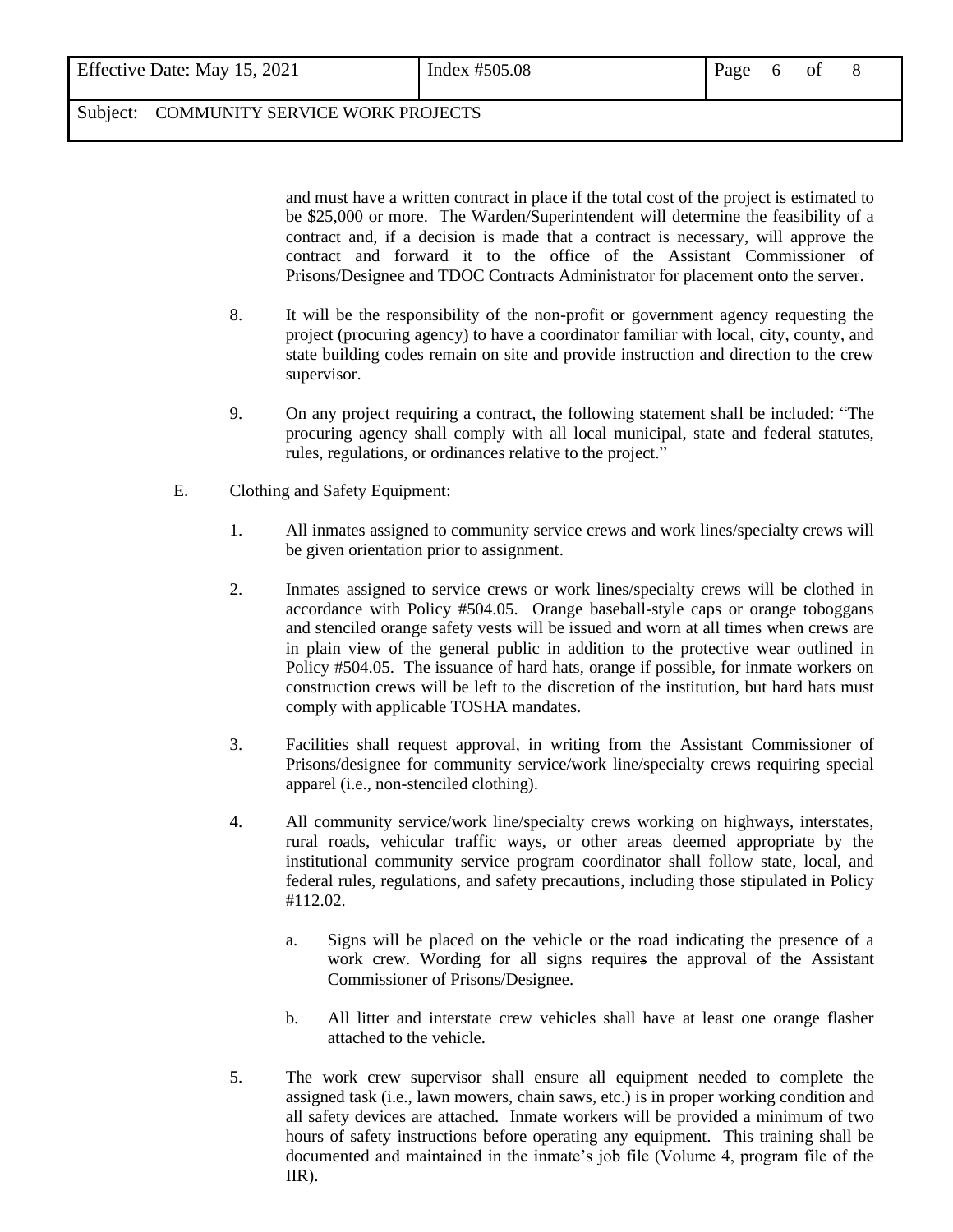| Effective Date: May 15, 2021 | Index #505.08 | Page |  |  |
|------------------------------|---------------|------|--|--|
|                              |               |      |  |  |

6. The Warden/Superintendent/designee shall ensure that personnel transporting inmates or operating specialized vehicles shall have appropriate authorization and vehicle operator licenses.

#### F. Jobs Assignments:

- 1. Job assignments, terminations, etc., will be completed in accordance with Policy #505.07. Inmates providing community service work on other than a community service crew will not necessarily perform under the "Community Service Worker" (CSWK) job title. Job titles shall reflect actual services provided according to job descriptions (i.e., stock clerk at a community food bank, etc.).
- 2. Pay will be based on the pay/skill level of the job title according to Policy #504.04.
- 3. Any job requiring specialized equipment may be conducted only by inmates who have completed training in their use, including safety precautions as outlined in Section VI.(E)(5) of this policy.
- G. Reporting Requirements:
	- 1. The Assistant Commissioner of Prisons/Designee shall develop a format for the reporting of community service activities. This report shall be submitted to the Assistant Commissioner of Prisons/Designee by the 10th day of each month for the preceding month.
	- 2. Upon completion of each community service project, a Community Service Project Survey (CSPS) shall be completed by the receiving agency/organization, indicating their assessment of services provided. If the project is scheduled for an extended period of time, the survey will be conducted upon completion or no less than annually, whichever is first.
	- 3. The monthly Inmate Activity Report shall be submitted to the Central Office Inmate Program Specialist in accordance with Policy #505.07. Differing reporting requirements may create apparent differences between this report and the report submitted monthly to the Assistant Commissioner of Prisons/Designee.

#### H. Monetary Reimbursement:

- 1. State, local, and federal government agencies and not for profit organizations shall negotiate written agreements for TDOC to provide community service program participation. These written agreements shall be in accordance with the guidelines established by the institution and requesting agency and shall include stipulations as to the applicability of the following:
	- a. Inmate pay
	- b. Meals
	- c. Transportation